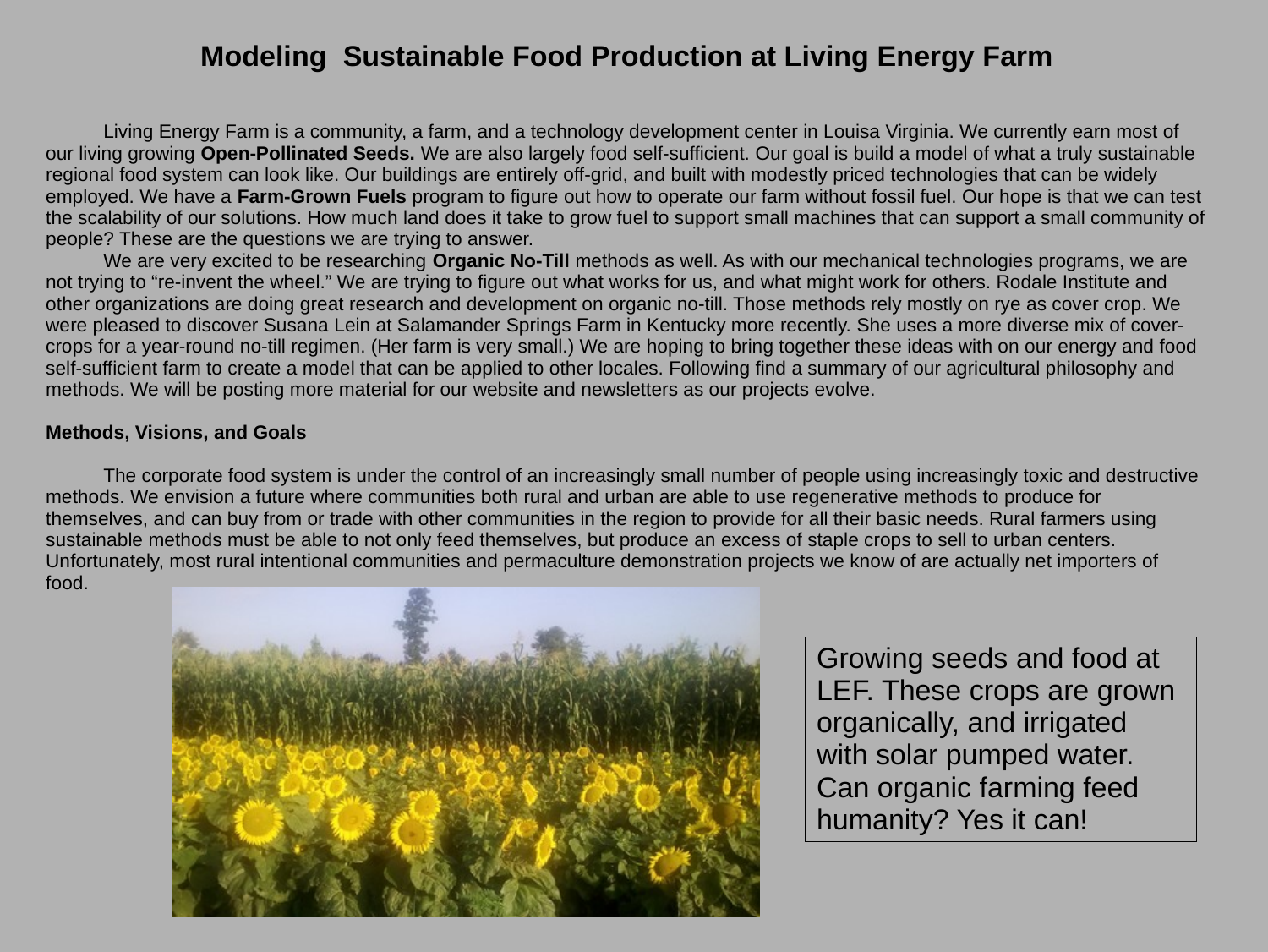The ethics of permaculture are summarized as "earth care, people care, fair share." There are many ways these ethics can be interpreted. We focus on the following tangible goals:

**\* Earth care:** We aim to manage our productive land in a way that builds topsoil and organic matter over time. We use no non-organic inputs, and seek to minimize off-site organic inputs like manure and mulch.

**\* People care:** We aim to grow a full, balanced, tasty diet for ourselves and our domestic animals. We aim to produce an excess to sell or trade. We want to use methods that are labor efficient- we love our work, but love it even more if we have space in our lives for more than just work.

**\* Fair share:** We aim to leave space for wild nature by using only as much land as we really need. And while sustainable agriculture solutions are always local, we aim to use methods that communities of very meager means can also afford.

The strategies we use to work towards our goals are inspired by several agricultural philosophies, including permaculture, biointensive mini-farming, and large-scale (mechanized) organic farming. We aim to balance the strengths and weaknesses of each approach. **Permaculture** design is strong on earth care, but often does not focus on productivity or land use efficiency. **Bio-Intensive Methods** are strong on land efficiency and productivity, but are very labor intensive. Large scale, mechanized **Organic Farming** is labor efficient, but often does not meet our earth care goals. But all these philosophies, as well as what we know about indigenous farming methods, have a lot to offer a balanced approach.

#### **The Strategies We Use to Meet our Goals**

**Plant based diet.** While we appreciate the nutritional and culinary benefits of modest amount of animal foods (no traditional culture has been 100% vegan), eating mostly plants is the simplest way to practice the ethic of "fair share." It's obviously much more land efficient to feed plants directly to humans than to run them through animals first. Even with optimal grazing management, seven billion people cannot eat meat and dairy based diets -- there's just not enough land, and it certainly leaves no room for wild nature. As we aim to demonstrate a way of life everyone can afford, we have made a conscious decision to not include ruminants in our food system. We do fine without them.



"Drought-stressed" organic corn at LEF. We often grow heirloom varieties that are resistant to drought and insects.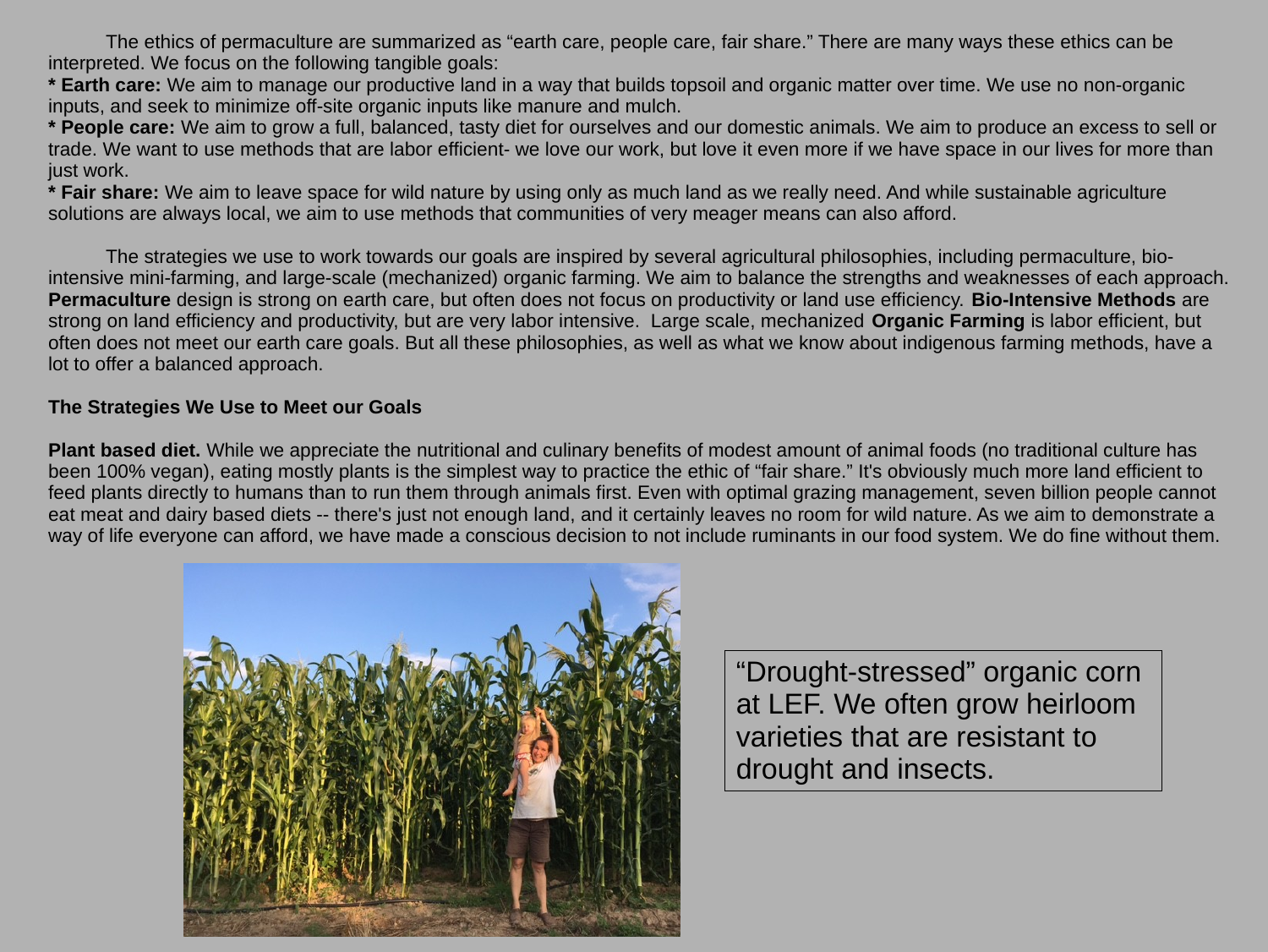**Food from trees.** Tree crops build topsoil, are labor-efficient and need little or no irrigation. We are guided by what grows wild on our land, and grow cultivated varieties of persimmons, filberts (hazelnuts), pecans, jujubes, muscadines, blight-resistant pears, berries, and a number of other naturally disease resistant fruits and nuts.

**Organic no-till when practical.** The negative impact of tillage on topsoil is well known. That said, we are not 100% no-till. Most organic no-till vegetable production relies heavily on imported mulch. Another technique consists of growing a lush cover crop which can be mowed down and left in place to serve as mulch for the cash crop. This method works only with crops where the timing of planting coincides with the time when a cover crop can be successfully killed by mowing or frost. We have struggled to use this method in the past, and have learned that it does not work well to rotate no-till management with cultivation. We are in the process of establishing permanent no-till sites for crops which grow well with this method, which include wheat, beans, sweet potatoes, tomatoes and corn.

**Cover crops and fallowing to build topsoil.** Crops managed with cultivation are rotated with fallow periods of growing only cover crops to control weeds and add organic matter. We also use relay cropping- sowing a cover crop into an established cash crop at last cultivation- to ensure that our fields are well covered through the winter. Cover crops are such aggressive biomass producers that they can compensate for organic matter lost through cultivation.

**We eat what grows easily in our climate.** This seems obvious, but for most people, it is a big adjustment. Organic growers take for granted that they must battle disease and insect pressure when they take crops from New England and grow them in the south. Our diet is based on annuals and perennials that, in healthy soil with good organic matter, can grow without sprays, integrated pest management, trap crops, compost teas, or labor intensive interplanting. (We do use row cover sometimes, but hope to wean ourselves off of it eventually. Also, we are lucky enough that our fields are surrounded by wild lands which provide habitat for all manner of beneficial insects -- other growers may need to provide this habitat themselves.)



Growing winter squash for food and seeds at LEF makes for happy farmers, young and old.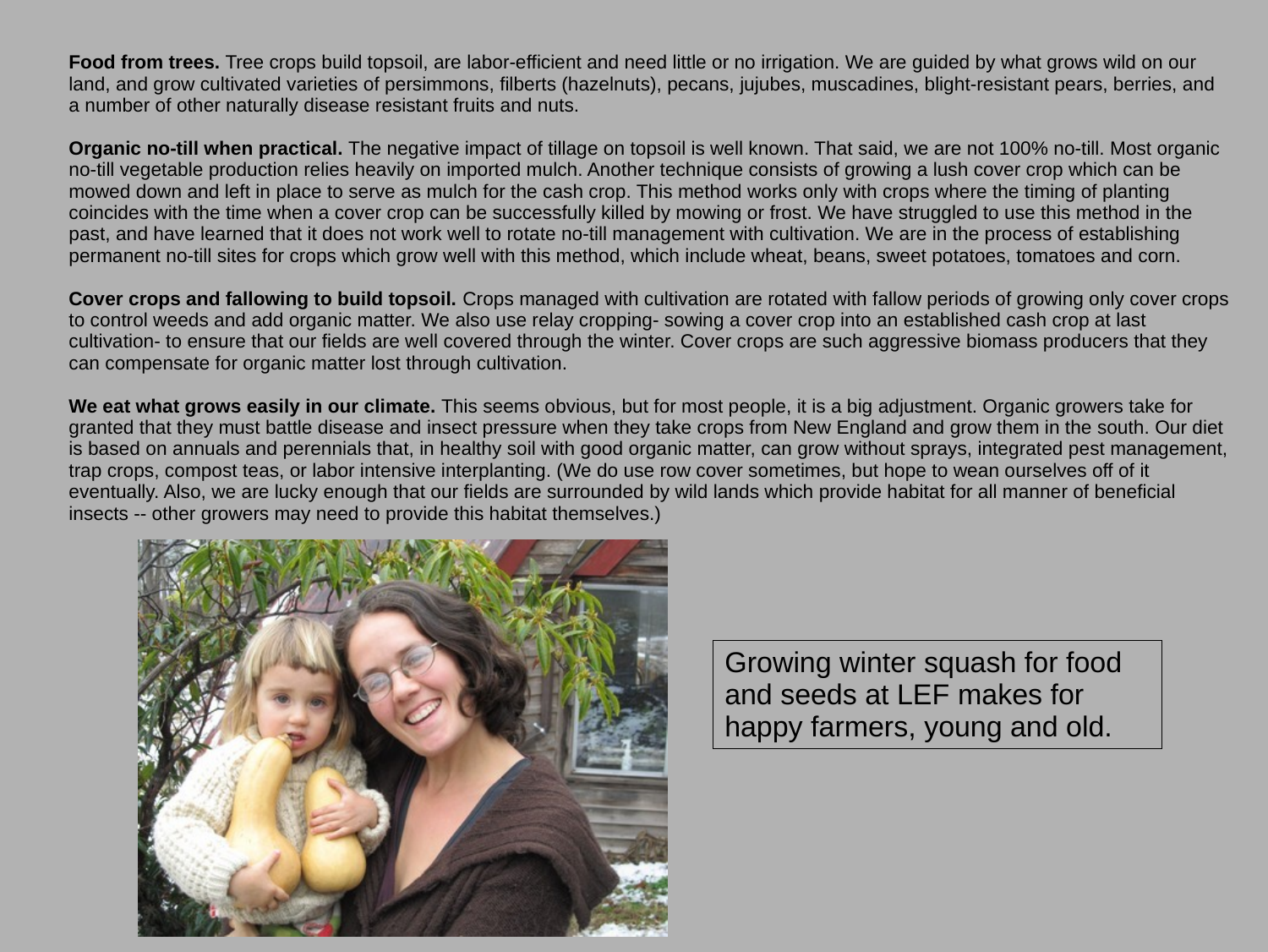**Choosing seed stocks selected for organic, no-spray production in our bioregion.** As seed growers, we have come to appreciate what a difference it makes to start with seeds selected for performance under our conditions. Just a few generations of selection can greatly increase disease resistance in cucurbits, for example. We are lucky to be connected to a network of seed growers in the region who are selecting every year for high-quality genetic material. This is indispensable work.

## **Food and Food Processing**

Our plant-based, homegrown diet is focused on a few staple crops, which store easily and provide the bulk of our calories. These crops are corn, wheat, beans, peanuts, spring potatoes, and sweet potatoes/winter squash. Corn and wheat also provide the bulk of the calories for our ducks, which provide us with eggs.

We also grow all of our vegetables. Some of these we get as a by-product of growing vegetables for seed. But we also grow lots of veggies to eat fresh, or preserve for the winter.

We ensure a supply of vegetables year-round we use several methods of food preservation, including season extension, fermenting, canning, and drying. Season extension is the easiest method of "food processing." We extend the fresh picking season by doing multiple plantings, using row cover, and choosing cold-hardy and disease resistant varieties.



Canned and dried food at LEF.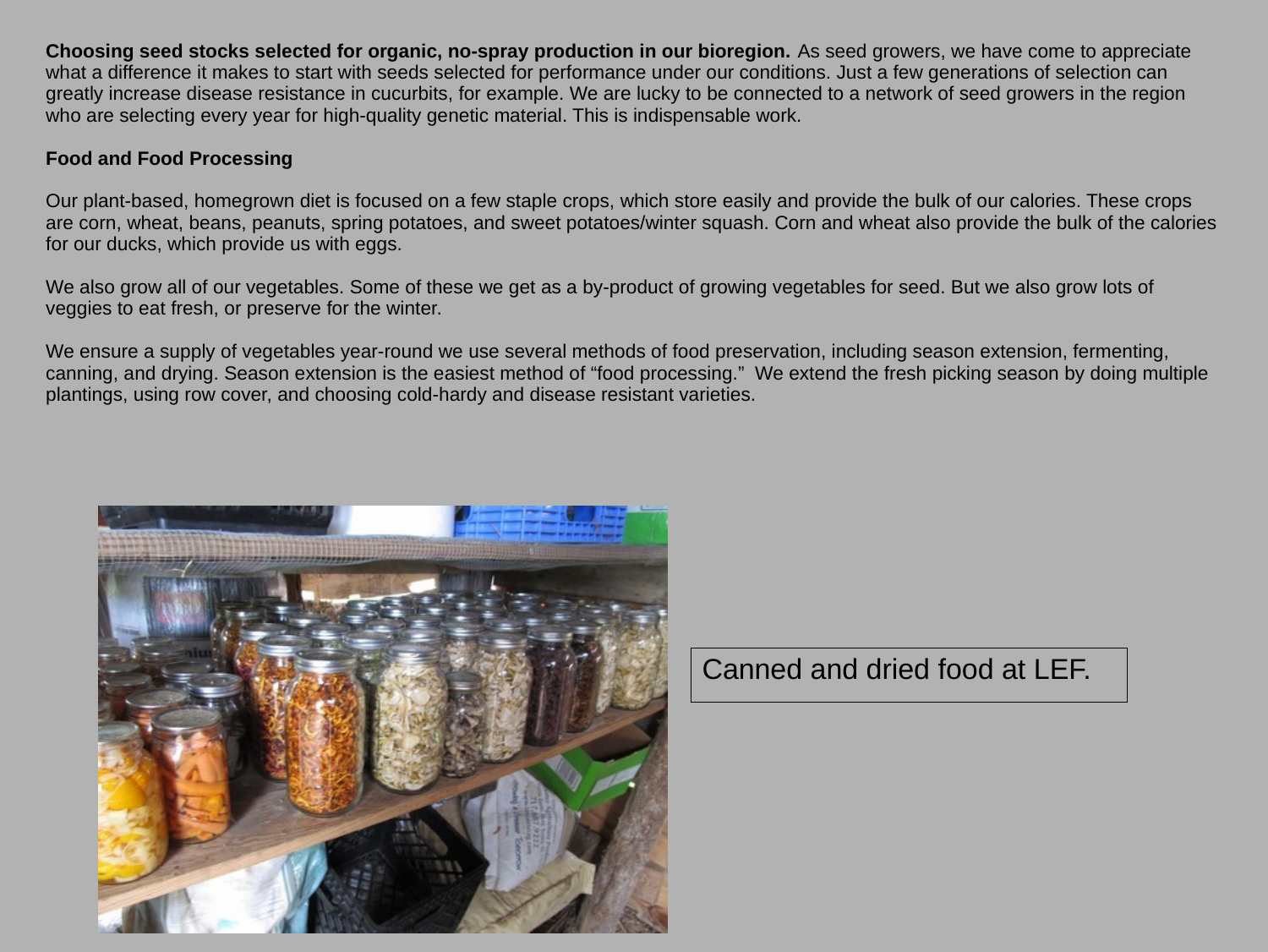**Fermenting** is kind of like season extension, it doesn't put the food in suspended animation to be stored indefinitely like canning does. But it is easy and so very tasty. If you have a root cellar or extra refrigerator space, it can store for several months. Our favorite foods to ferment are cucumbers, green beans, winter radishes, and carrots. Cabbage of course is excellent fermented, but it's a lot of work to grow so we mostly don't grow it.

**Canning:** We do boiling water bath canning for high acid foods, and pressure canning for low acid foods. The foods we pressure can are sweet corn and meat (usually venison). For boiling water bath canning, we do a whole lot of tomatoes and fruit (pear sauce and peaches mostly). We don't do much with vinegar based pickles because we don't like the flavor.

**Drying**: We have a lot of capacity to dry food as a side benefit of our solar hot air-based heating system. The first year we had our dryer I tried drying everything we grow. I learned that a lot of vegetables don't retain much flavor when dried. Now I am more discerning. My favorite vegetables to dry are peppers, eggplant, okra, and green beans. Tomatoes of course are very tasty but also difficult to dry with a solar dryer, as they mold easily overnight. Almost all fruits dry easily and are delicious, especially persimmons and pears. Berries can be made into fruit leather and dried. Paw paws are an exception, they don't dry well.

#### **Resources**

We are very fortunate to have three local gurus of sustainable food production, who have decades of experience growing food in central Virginia, and have all written books on the topic. These women are Ira Wallace (Vegetable Growing in the Southeast), Cindy Conner (Growing a Sustainable Diet), and Pam Dawling (Sustainable Market Growing). Pam's book is an especially useful reference because it contains details down to planting dates and varieties best suited for our region.



Mid-winter breakfast fruit platter, all homegrown. Persimmons, kiwis, peaches and pear sauce. Oh the hardship of off-grid living!